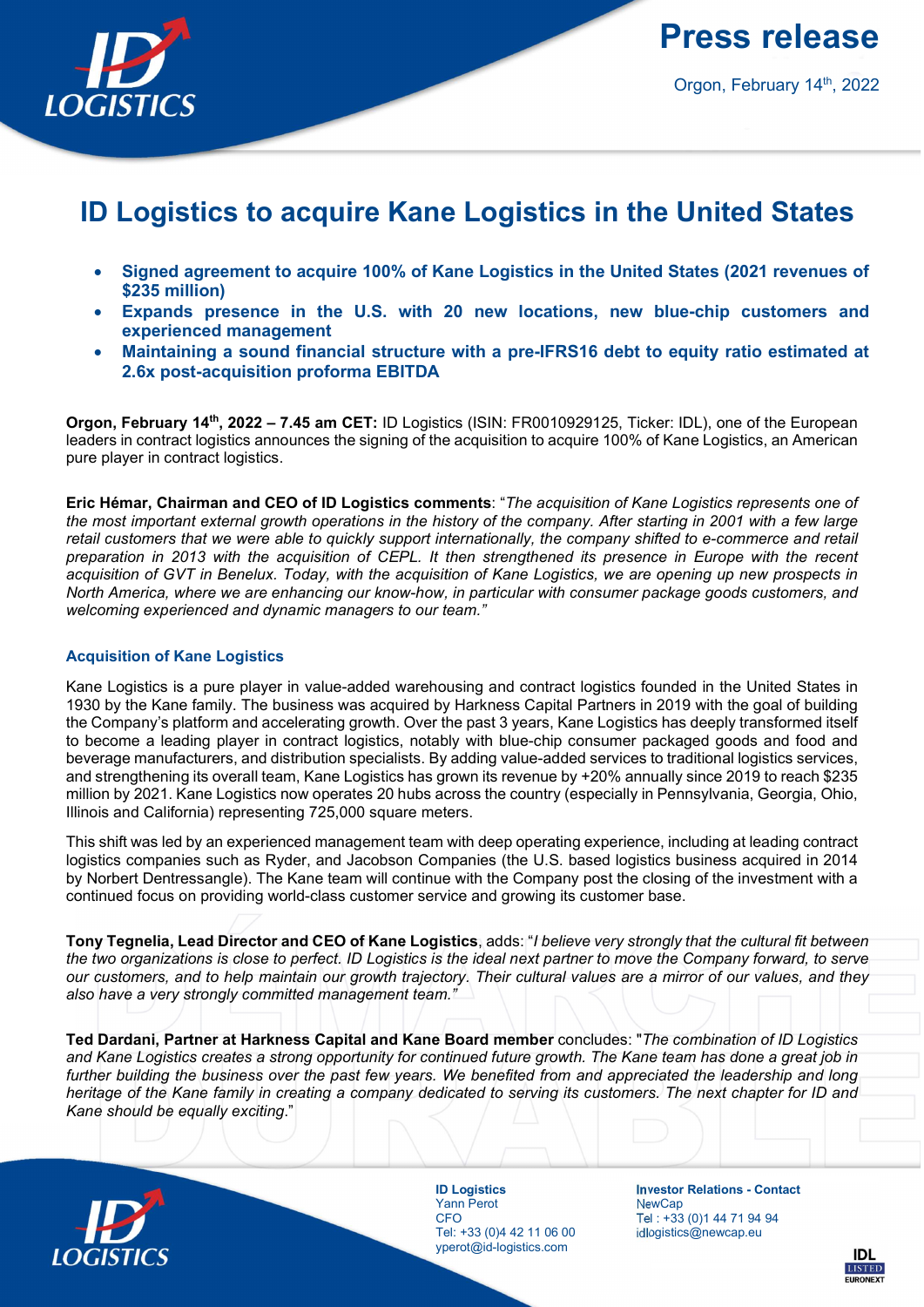**LOGISTICS** 

Press release

Orgon, February 14th, 2022

This transaction is particularly relevant because of the close proximity of the company's cultures, complementary customer portfolios and the potential commercial synergies. Indeed, Kane Logistics has a business model very similar to the one of ID Logistics: asset light approach, dedicated warehouses, and providing solutions adapted to the specific needs of each customer. In addition, the "key account" approach employed by both companies enables them to offer common solutions in the United States and Europe.

Two years after its first steps in the United States with the acquisition of Nespresso's logistics operations, ID Logistics has the means to achieve its ambitions in a high-potential region. The group will rely on the management of Kane Logistics to manage all its North American activities.

## Financial details of the operation

At closing, the transaction will be based on an enterprise value of \$240 million and will be settled entirely in cash. ID Logistics will maintain a sound financial structure with a pre-IFRS16 debt ratio estimated at 2.6x post-acquisition proforma EBITDA. This acquisition will be accretive on the EBITDA of the ID Logistics group from the first year of consolidation.

The transaction remains subject to the approval of the competent US antitrust authorities (Hart-Scott-Rodino Antitrust Improvement Act). The acquisition is expected to be completed before the summer of 2022.

### NEXT FINANCIAL RELEASE

2021 annual results: March 16, 2022, after market close.

## ABOUT ID LOGISTICS

ID Logistics managed by Eric Hémar is an international contract logistics group, with revenue of €1,911 million (\$2,179 million) in 2021. ID Logistics manages 350 sites across 17 countries, representing nearly 7.0 million square meters of warehousing facilities in Europe, America, Asia and Africa, with 25,000 employees. With a client portfolio balanced between retail, industry, detail picking, healthcare and e-commerce sectors, ID Logistics is characterized by offers involving a high level of technology. Developing a social and environmental approach through a number of original projects since its creation in 2001, the Group is today resolutely committed to an ambitious CSR policy. ID Logistics is listed on Compartment A of Euronext's regulated market in Paris (ISIN Code: FR0010929125, Ticker: IDL).

#### ABOUT HARKNESS CAPITAL

Harkness Capital is a U.S. based private equity investment firm focused on investments in service-oriented companies. Harkness Capital is dedicated to 'transformational' investing and building long-term value in its portfolio companies. Harkness works in partnership with talented business owners and managers seeking to grow their companies by investing capital and committing operating resources to support rapidly growing companies across a variety of segments within business and outsourced services. Harkness Capital looks for companies with EBITDA between \$5-25 million in areas including logistics/distribution, environment/health/safety (EH&S), specialty rental / infra-structure, and test / inspection / certification / compliance (TICC). The Harkness Capital team of investment professionals and operating executives have diverse backgrounds as business founders, builders and leaders in services businesses. For more information, visit https://www.harknesscapital.com.

## ABOUT KANE LOGISTICS

Since 1930, Kane Logistics' employees deliver exceptional logistics.

As a key player in the contract logistics industry, Kane Logistics helps consumer goods manufacturers and their retail partners efficiently distribute products throughout the United States. KANE's omnichannel logistics solutions provide value and expertise in execution coupled with the transparency of tier one technology. Kane Logistics' service offerings include warehousing and distribution, transportation capabilities, contract packaging, and cross docking.

Kane brings a long-standing expertise and exceptional customer service approach to the outsourcing logistics cases which are embodied in the KANE Code, which reflects the heritage of uncompromising excellence and personal attention to operational teams. For more information, visit www.kanelogistics.com.



ID Logistics Yann Perot CFO Tel: +33 (0)4 42 11 06 00 yperot@id-logistics.com

Investor Relations - Contact NewCan Tel : +33 (0)1 44 71 94 94 idlogistics@newcap.eu